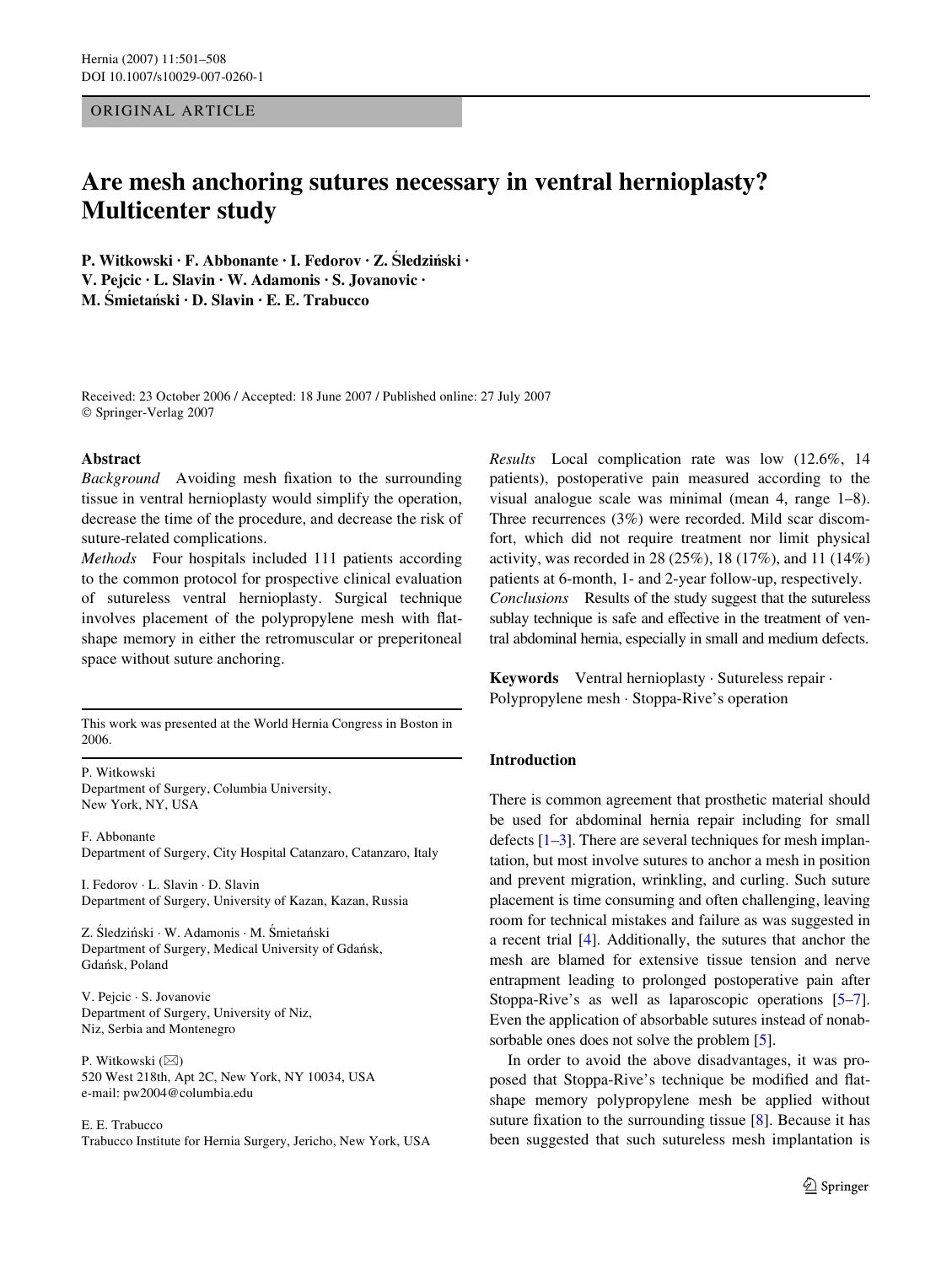effective for inguinal hernia repairs, it may also be useful for ventral hernioplasty [\[9](#page-7-4)]. The potential advantages and simplicity of the approach encouraged us to test the technique in our clinical settings.

The aim of this study was a clinical evaluation of the safety and effectiveness of the sutureless ventral hernio-plasty as a modification of the Stoppa-Rive's technique [[10](#page-7-5)].

### **Materials and methods**

After establishing a common protocol, one designated surgeon from the participating hospitals personally supervised the study following practical training in Catanzaro, Italy. Results from the participating centers were periodically collected and analyzed in the coordination center. From September 2003 to September 2005, 111 patients who were referred for elective ventral hernia repair to the participating hospitals were enrolled in the study after signing informed consent. Exclusion criteria included the following: age under 35 years old, pregnancy or planning to become pregnant, active skin infection, or symptoms of respiratory insufficiency or hernia incarceration. Patients with extremely large ventral hernias with extensive loss of abdominal wall tissue were also excluded.

#### Surgical technique

Ventral hernia repair was performed with implantation of a polypropylene mesh without suture anchoring (Fig. [1](#page-2-0)). For midline hernias, the dissection of the hernia sac was first carried out; the posterior layer of the rectus sheet was then dissected on both sides of the rectus muscles to create a space for the mesh. Similarly, preperitoneal space was prepared in the case of hernia in the lateral aspects of the abdomen. Thorough hemostasis was carried out. The peritoneum and posterior fascial sheet were closed with either monofilament nonabsorbable polypropylene or delayed resorption sutures. In cases of excessive tension, the hernia sac tissue or omentum was used to cover the defect gap and separate visceral organs from the mesh. Next, a specially designed monofilament polypropylene mesh was placed in a sublay position in the retromuscular or preperitoneal space.

One of two types of prosthesis was used: Hertra 0 (thickness 0.71 mm, medium porosity 281  $\mu$ m, 242 g/m<sup>2</sup>, size  $20 \times 20$  cm or  $30 \times 30$  cm) or Oval Patch (thickness 0.83 mm, medium porosity 449  $\mu$ m, 223 g/m<sup>2</sup>, size  $14 \times 18$  cm) (Herniamesh, Turin, Italy). Both are macroporous, have optimal rigidity, and maintain flat-shape memory due to the knitting technique and thermal processing. Oval Patch was preferred in thinner patients with smaller defects, whereas Hertra 0 was used in larger hernias or in obese patients. Implanted mesh was trimmed to the proper shape before insertion in order to fit the tissue space and exceed the hernia gap by at least 5 cm. The mesh reached the lateral edge of the rectus muscle on both sides in large (diameter 10–15 cm) or medium (5–10 cm) midline hernias. Then, the anterior fascial sheet was reapproximated with the same sutures. Relaxing incisions of this fascia layer were made whenever necessary to decrease the fascial tension. One suction drain was placed over the mesh and another put in subcutaneous tissue as necessary. Suction drainage was discontinued 1–2 days after operation or prolonged in cases of robust fluid collection.

Each procedure was carried out under general or spinal anesthesia with antibiotic (cephalosporin 1 dose iv) and thromboembolic prophylaxis (low fractionated heparin s.c). The time of operation was measured from first incision to the last suture; and the time required for mesh placement including closure of the posterior fascia, dissection of the retromuscular or preperitoneal space, hemostasis, and closure of the anterior abdominal fascia was noted. Pain was assessed by using the visual analogue scale (VAS) ranging from 0 to 10, on the first postoperative morning  $(VAS_1)$ while patients were moving before analgesics administration. Pain management was applied based on medical routine established in participating centers. Patients were encouraged to engage in unrestricted physical activity after the operation and were discharged from the hospital as soon as they felt comfortable. Follow-up was scheduled at 6, 12, and 24 months after surgery.

#### Statistical analysis

Chi-square analysis and Fisher's exact test were used to compare the relationship among categorical variables. A *P* value less than 0.05 was considered to represent statistical significance for all comparisons.

## **Results**

Patient and hernia characteristics are presented in Table [1.](#page-2-1) The number of patients included in the study varied among centers due to the local logistics. Incisional hernia was the indication for surgery in 85 (76%) of the patients with a mean defect area of  $103 \pm 49$  cm<sup>2</sup>. Midline defects were the most common. The hernia sac tissue was used in four (6%) patients and omentum in one (1.4%) in order to close the posterior abdominal fascia. In the remaining 106 cases (92%), the posterior fascia along with peritoneum was reapproximated with sutures without tension. In large hernias (defect diameter above 10 cm), relaxing incisions of the anterior fascia were made in 12 (11%) patients based on the surgeon's judgment. Suction drainage was applied in 103 (93%) patients.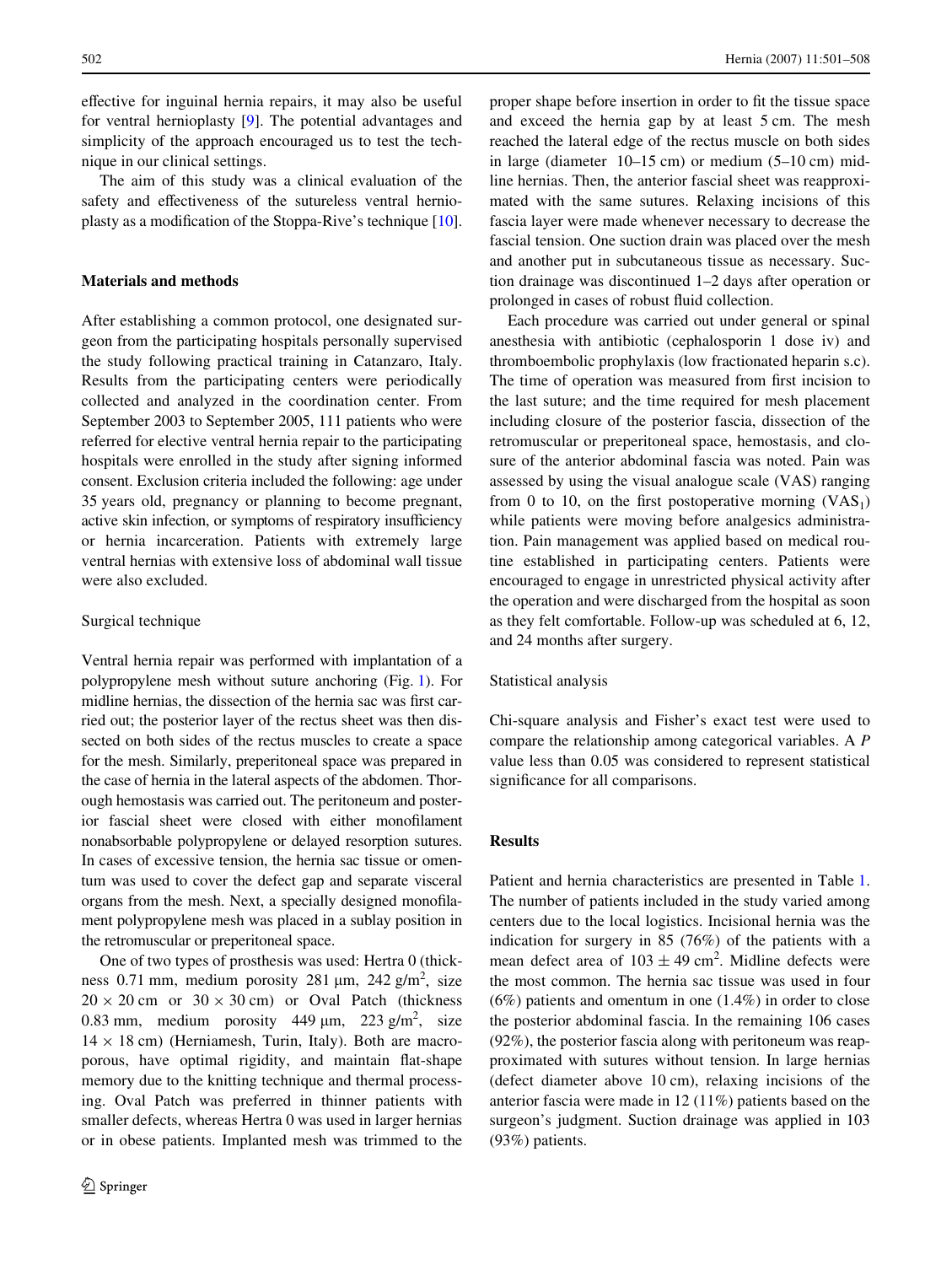<span id="page-2-0"></span>**Fig. 1a–g** Sutureless technique with no need for mesh suturing to the surrounding tissue. **a** Closure of the posterior abdominal fascia. **b** Placement of the mesh in retromuscular or preperitoneal position. **c** Complete closure of the anterior abdominal fascia. **d** Relaxing incisions, if necessary, to decrease the tension. **e–g** Final mesh position **e** in epigastric, **f** in hypogastric, and **g** in paraumbilical hernia repair



<span id="page-2-1"></span>**Table 1** Patient and hernia

| <b>rabic 1</b> rationi and norma<br>characteristics |                             | Italy        | Poland        | Russia       | Serbia      | Total        |
|-----------------------------------------------------|-----------------------------|--------------|---------------|--------------|-------------|--------------|
|                                                     | Number of patients          | 52           | 8             | 27           | 24          | 111          |
|                                                     | Age (years)                 | $63 \pm 13$  | $67.5 \pm 11$ | $60 \pm 9$   | $60 \pm 7$  | $62 \pm 10$  |
|                                                     | Sex                         | 39F, 13M     | 4F, 4M        | 23F, 4M      | 16K, 8 M    | 81F, 30M     |
|                                                     | BMI                         | $31 \pm 4$   | $33 \pm 6$    | $24 \pm 2$   | $27 \pm 4$  | $28 \pm 5$   |
|                                                     | Hernia type and size        |              |               |              |             |              |
|                                                     | Incisional hernia           | 37(71%)      | 7(87%)        | 20(74%)      | 21 (88%)    | 85 (76%)     |
|                                                     | Primary defect <sup>a</sup> | 15(29%)      | 1(13%)        | 7(26%)       | $3(12\%)$   | 26(24%)      |
|                                                     | Midline hernia              | 39 (75%)     | 6(75%)        | $27(100\%)$  | 19(79%)     | 91(82%)      |
|                                                     | Lateral hernia              | 13(25%)      | 2(25%)        | $0(0\%)$     | 5(21%)      | 20(18%)      |
| <sup>a</sup> Umbilical/para or epigastric<br>hernia | Area of defect $(cm2)$      | $120 \pm 60$ | $109 \pm 56$  | $80 \pm 40$  | $90 \pm 60$ | $103 \pm 49$ |
|                                                     | Diameter $<$ 5 cm           | $6(11\%)$    | $1(12\%)$     | 4(15%)       | $3(12\%)$   | 13(12%)      |
|                                                     | Diameter 5–10 cm            | 11 $(21%)$   | $1(12\%)$     | 21(78%)      | 9(37%)      | 42 (38%)     |
|                                                     | Diameter 10–15 cm           | 23(44%)      | $4(50\%)$     | $\mathbf{0}$ | 7(29%)      | 34 (30%)     |
|                                                     | Diameter $> 15$ cm          | 12(23%)      | 2(25%)        | 2(7%)        | $5(20\%)$   | 21(19%)      |

<sup>a</sup> Umbilical/para or epigastric hernia

Early results are shown in Table [2](#page-3-0). The average time of the operation was  $96 \pm 32$  min but varied broadly from 30– 185 min. However, the time of mesh implantation was similar in all centers, with a mean of  $23 \pm 12$  min ( $P > 0.05$ ). Mesh was placed in retromuscular position in 76 (68%) patients and in the preperitoneal space in the other 35 (32%).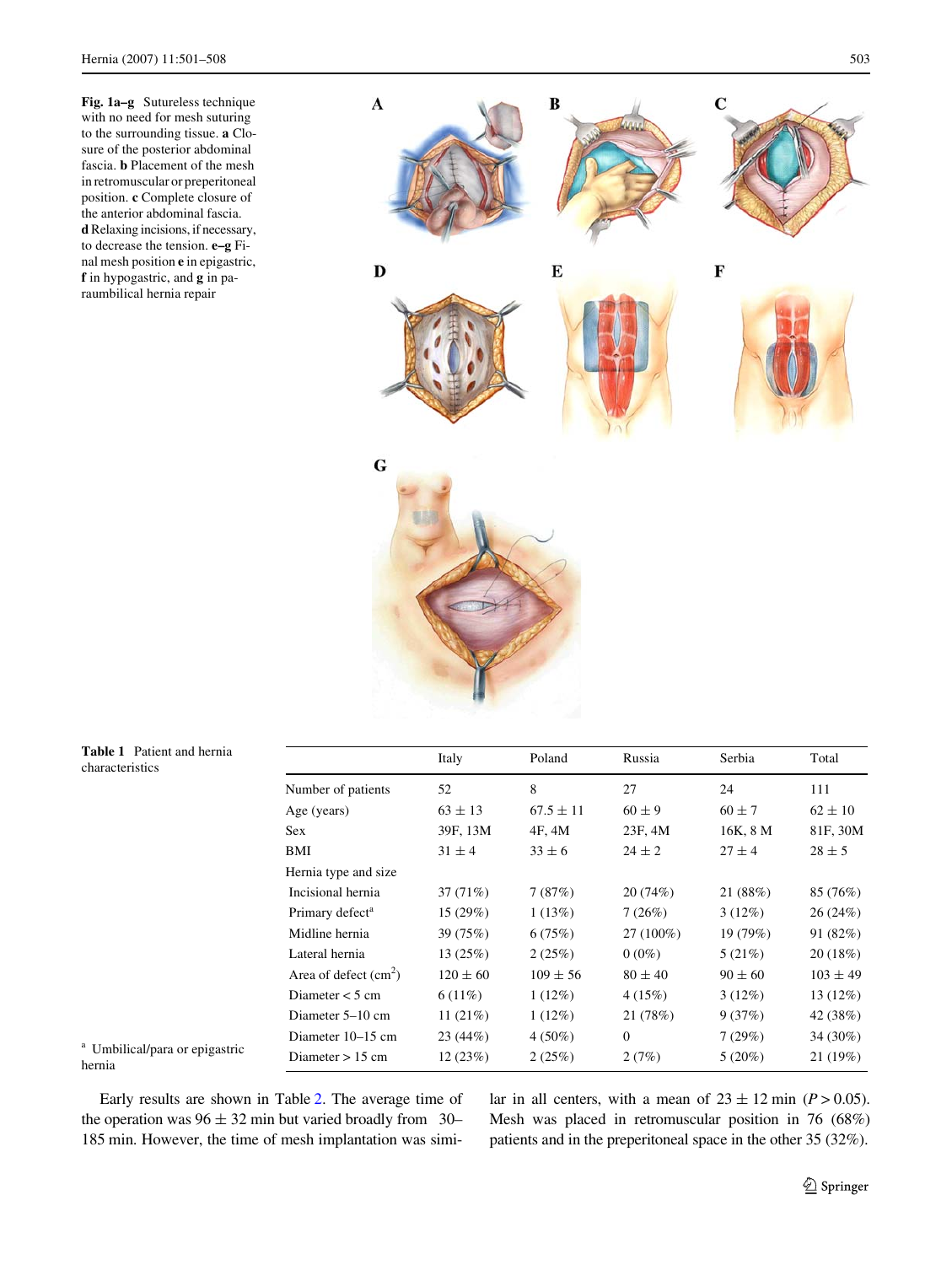## <span id="page-3-0"></span>**Table 2** Early results

|                                                    | Italy                   | Poland                 | Russia                | Serbia                | Total       |
|----------------------------------------------------|-------------------------|------------------------|-----------------------|-----------------------|-------------|
| Time of operation (min)                            | $115 \pm 26 (30 - 185)$ | $116 \pm 54(40 - 180)$ | $70 \pm 32(35 - 160)$ | $80 \pm 33(35 - 120)$ | $96 \pm 32$ |
| Time of mesh implantation (min)                    | $23 \pm 8$              | $33 \pm 17$            | $23 \pm 16$           | $18 \pm 5$            | $23 \pm 12$ |
| Retromuscular mesh $(n)$                           | 34 $(65%)$              | 5(62%)                 | 21 (78%)              | 16(67%)               | 76 (68%)    |
| Preperitoneal mesh $(n)$                           | 18(35%)                 | 3(38%)                 | 6(22%)                | 8(33%)                | 35(32%)     |
| Postoperative period                               |                         |                        |                       |                       |             |
| $VAS_1^a$ median (range)                           | $3(1-8)$                | $5(3-6)$               | $5(2-6)$              | $4(3-7)$              | $4(1-8)$    |
| Pain treatment                                     | Tramal and NSAID iv     | Tramal 3 (37%)         | Petidine $5(19%)$     | Tramal 19 (79%)       | 27(46%)     |
|                                                    |                         | NSAID $5(63%)$         | Banalgin 22 $(81%)$   | NSAID $5(21%)$        | 32(54%)     |
| Duration of pain treatment (days)                  | $2(1-2)$                | $4(2-6)$               | $3(2-9)$              | $3(1-4)$              | $3(1-9)$    |
| Early complications                                |                         |                        |                       |                       |             |
| Wound hematoma                                     | $1(2\%)$                | $1(12\%)$              | $\mathbf{0}$          | 1(15%)                | 3(3%)       |
| Seroma and aspiration                              | 2(4%)                   | $1(12\%)$              | 1(4%)                 | $\Omega$              | $4(3.6\%)$  |
| Wound infection                                    | $\mathbf{0}$            | $1(12\%)$              | $3(11\%)$             | $3(12.5\%)$           | 7(6%)       |
| Early follow-up 2 weeks after surgery <sup>b</sup> |                         |                        |                       |                       |             |
| <b>VAS</b>                                         | $1(0-3)$                | $2(0-3)$               | $4(0-7)$              | $3(0-4)$              | $2(0-7)$    |
| Return to normal home activity (weeks)             | $2(1-3)$                | $1(1-2)$               | $3(2-4)$              | $1(1-2)$              | $2(1-4)$    |

*VAS* Visual analogue scale, range 0–10

<sup>a</sup> VAS<sub>1</sub> was assessed on day +1 after surgery before analgesics administration

 $<sup>b</sup>$  Early follow-up rate: 98% (range 96–100%)</sup>

The median of postoperative pain expressed as  $VAS<sub>1</sub>$ was 4 (range 1–8), and discomfort was controlled with analgesics for an average of 3 (1–9) days. Wound hematoma or infection required revisions in three (3%) and seven (6%) patients, respectively. Seroma was aspirated in four (3.6%) cases. No mesh was removed due to complications. Low levels of postoperative pain and low complication rates allowed for prompt physical recovery. Patients resumed their daily home activities within 2 (1–4) weeks of the operation.

#### Follow-up examination

Follow-up was obtained mainly by phone, since most of the patients (50–70%) did not comply with scheduled visits. Follow-up rate at selected time points ranged from 100% at 6 months after surgery to 66% at 2 years, as shown in Table [3](#page-4-0). Three recurrences were found. The first was found 2 weeks after suprapubic incisional hernia repair as the result of the implantation of inadequately sized mesh and limited dissection of Retzius space due to a prior cystocutaneous urinary fistula and postsurgical adhesions. This recurrence was treated effectively with a larger Hertra 0 mesh placed in the preperitoneal space, also without suture fixation. The recurrence in the second patient was found in the epigastrium, where a previous defect had been repaired in the midline of the hypogastric region 4 months earlier. Another recurrence was found in the midline of the suprapubic region after paraumbilical repair.

After large-hernia operations, 21 (19%) patients reported mild discomfort located at the level of the scar, another 7 (6%) at the lateral edges of the mesh and the Spigelian line 6 months after surgery. The recorded discomfort did not interfere with their life activities nor require pain-relief treatment. Discomfort at the Spigelian line resolved within 1 year after operation. Eighteen (17%) and 11 (14%) patients still reported discomfort in the scar at 1- and 2-year follow-up examinations, respectively.

It is interesting to note that the percentage of patients with such pain at each time point was statistically higher in the Russian center compared to other hospitals and higher compared to the average from all centers  $(P < 0.05)$ . One patient reported moderate and periodic abdominal pain for over 1 year, which resolved after releasing an intra-abdominal adherence and partial bowel obstruction through the laparotomy. None of the patients reported limitation of physical activity due to the rigidity of the abdominal wall after surgery, which could be related to wound scar or connective tissue infiltration of the mesh. The average patients' satisfaction score was high 4.8 (range 4–5), indicating improvement in quality of life after surgery.

# **Discussion**

Although the laparoscopic approach is gaining popularity, the open Stoppa-Rive technique remains a valid operation for ventral hernia repair  $[1, 2, 4]$  $[1, 2, 4]$  $[1, 2, 4]$  $[1, 2, 4]$  $[1, 2, 4]$  $[1, 2, 4]$ . Therefore, we aimed to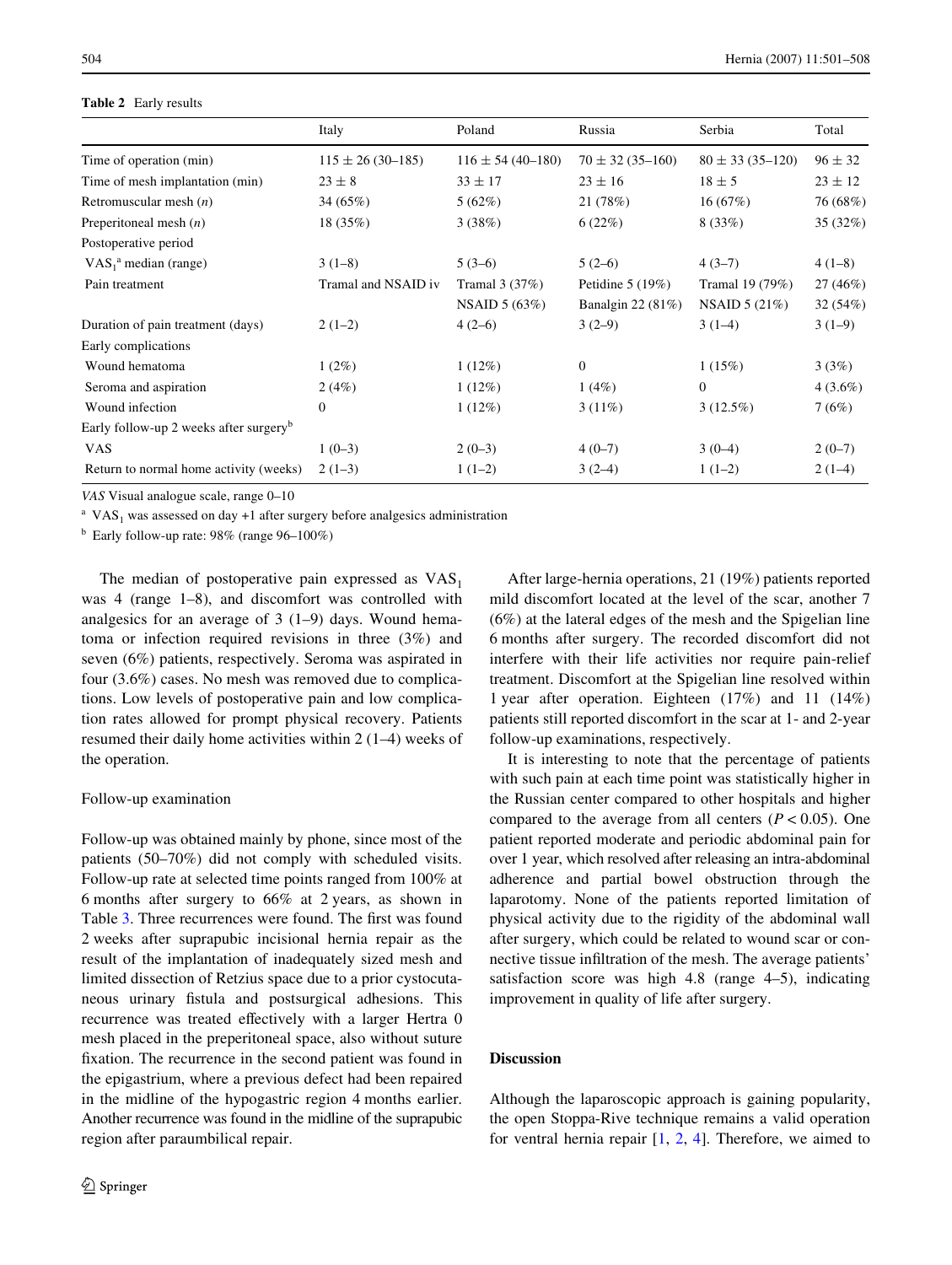#### <span id="page-4-0"></span>**Table 3** Follow-up results

|                                                                | Italy            | Poland           | Russia         | Serbia           | Total            |
|----------------------------------------------------------------|------------------|------------------|----------------|------------------|------------------|
| $\boldsymbol{n}$                                               | 52               | 8                | 27             | 24               | 111              |
| Long-term follow-up rate                                       |                  |                  |                |                  |                  |
| 6 months                                                       | 52 (100%)        | $8(100\%)$       | $27(100\%)$    | 24 (100%)        | $111(100\%)$     |
| 1 year                                                         | 46 (88%)         | 7(87%)           | 27 (100%)      | 23(96%)          | 103(92%)         |
| $1.5$ year                                                     | 40 (77%)         | 7(87%)           | 22(77%)        | 22(91%)          | 91 $(82%)$       |
| $>2$ year                                                      | 35 (67%)         | 5(62%)           | $14(51\%)$     | 20(83%)          | 74 (66%)         |
| Long-term follow-up results                                    |                  |                  |                |                  |                  |
| Recurrence                                                     | 3(6%)            | $\mathbf{0}$     | $\overline{0}$ | 0                | 3(3%)            |
| Limitation of physical activity due to abdominal wall rigidity | $\boldsymbol{0}$ | $\mathbf{0}$     | $\mathbf{0}$   | $\boldsymbol{0}$ | $\boldsymbol{0}$ |
| Pain <sup>a</sup> 6 months after surgery                       |                  |                  |                |                  |                  |
| Mild                                                           | 8(15%)           | 2(25%)           | 14 $(51\%)$    | 4(17%)           | 28 (25%)         |
| Moderate                                                       | $\mathbf{0}$     | $\mathbf{0}$     | 1(4%)          | $\boldsymbol{0}$ | $1(1\%)$         |
| Pain 1 year after surgery                                      |                  |                  |                |                  |                  |
| Mild                                                           | 3(6%)            | 1(14%)           | 12(44%)        | 2(9%)            | 18 (17%)         |
| Moderate                                                       | $\mathbf{0}$     | $\theta$         | 1(4%)          | $\overline{0}$   | 1(1%)            |
| Pain 2 years after surgery                                     |                  |                  |                |                  |                  |
| Mild                                                           | 2(6%)            | $\boldsymbol{0}$ | $7(50\%)$      | $2(10\%)$        | 11 $(14%)$       |
| Moderate                                                       | $\mathbf{0}$     | $\Omega$         | 1(4%)          | $\overline{0}$   | $1(1\%)$         |
| Satisfaction score <sup>b</sup>                                | $4.9(4-5)$       | $4.9(4-5)$       | $4.5(4-5)$     | $4.9(4-5)$       | $4.8(4-5)$       |

<sup>a</sup> *Mild* pain was defined as periodical, not limiting physical activity. *Moderate* was defined as periodical, limiting physical activity

<sup>b</sup> Patient satisfaction: *5* very good, *4* good, *3* fair, *2* bad, *1* very bad

optimize this technique in order to limit risk of postoperative pain and recurrence. Since the sutureless hernioplasty has proven to be an efficient method of inguinal hernia repair, we hypothesized that this technique can be successfully applied to most types of ventral defects. Our goal was to assess the safety and efficacy of this approach before a randomized prospective study is designed to compare the results of this technique with other current approaches.

Different types and sizes of ventral hernias were included in the study in order to obtain a wide spectrum of clinical data within the assigned time period to assess the applicability of the approach. We aimed to include at least 50 patients from each center, but failed due to local logistic reasons. Our patient population was similar to patients presented in literature. Age, gender, type and size of the defect were typical for the series of consecutive patients  $[2, 4, 11, 1]$  $[2, 4, 11, 1]$  $[2, 4, 11, 1]$  $[2, 4, 11, 1]$  $[2, 4, 11, 1]$  $[2, 4, 11, 1]$ [12](#page-7-7)].

Sutureless ventral hernioplasty is based on the Stoppa-Rive's (sublay) technique in which monofilament polypropylene mesh is placed in the optimal space for this material in the retromuscular or preperitoneal compartment [\[10](#page-7-5)]. The main difference in the sutureless technique is to refrain from suture anchoring the mesh to the surrounding tissue.

The sutureless technique takes advantage of the rigidity, flat-shape memory, and good adhesive features of the mesh placed in the closed anatomical space, which prevents

wrinkling, curling, folding, and mesh migration. Moreover, after the operation intrabdominal pressure, along with abdominal wall elasticity, compresses the mesh within the fascia and muscle compartment additionally securing its position and creating optimal conditions for immediate connective tissue ingrowth. This leads to a prompt and full integration of the prosthesis into the abdominal wall, which is essential for repair and allows the tension caused by the intrabdominal pressure to be controlled. In contrast to the traditional suture repair technique, fully integrated mesh binds both sides of the abdominal wound together, releasing tension from fascial midline sutures, both below and above the mesh. The midline sutures are not critical for the repair; therefore, delayed resorption sutures instead of nonabsorbable can safely be used. Since the process of connective tissue ingrowth is prompt, robust and progresses quickly, sutures are only required to support wound integrity (tissue repair) during the initial postoperative days until the mesh is incorporated into abdominal wall (Fig. [2\)](#page-5-0).

Compared to the Stoppa-Rive's technique, the sutureless procedure has several practical and clinical advantages. First, skipping anchoring the mesh to the surrounding tissue allows the surgeon to save work thus decreasing the time of the operation and the level of technical difficulty. The surgical dissection is limited, making the procedure less traumatic for the tissue and the patient. This is especially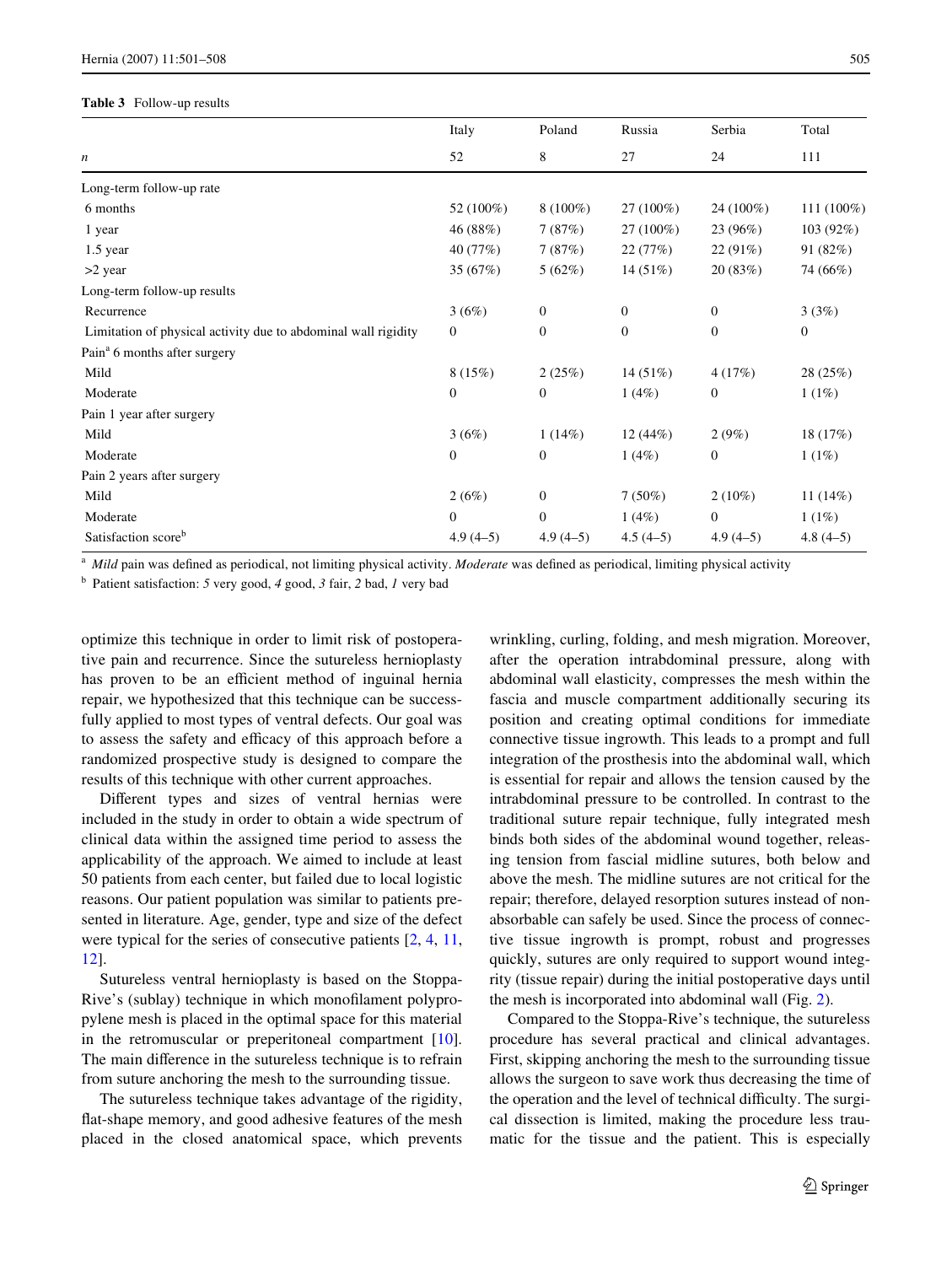<span id="page-5-0"></span>

advantageous with small defects such as umbilical and paraumbilical hernias.

The average time of the entire operation (1.5 h) was similar to those obtained when using the Stoppa-Rive's or the laparoscopic approach [[4,](#page-7-0) [11\]](#page-7-6). The time ranged widely depending on the type of the hernia and the extent of the hernia sac dissection. However, the mesh placement along with the dissection and closure of the anatomical space only took 20 min. The retromuscular position of the mesh was more common than the preperitoneal position, since midline hernias dominated series presented here. The level of pain on the first postoperative day,  $VAS_1 = 4$ , was similar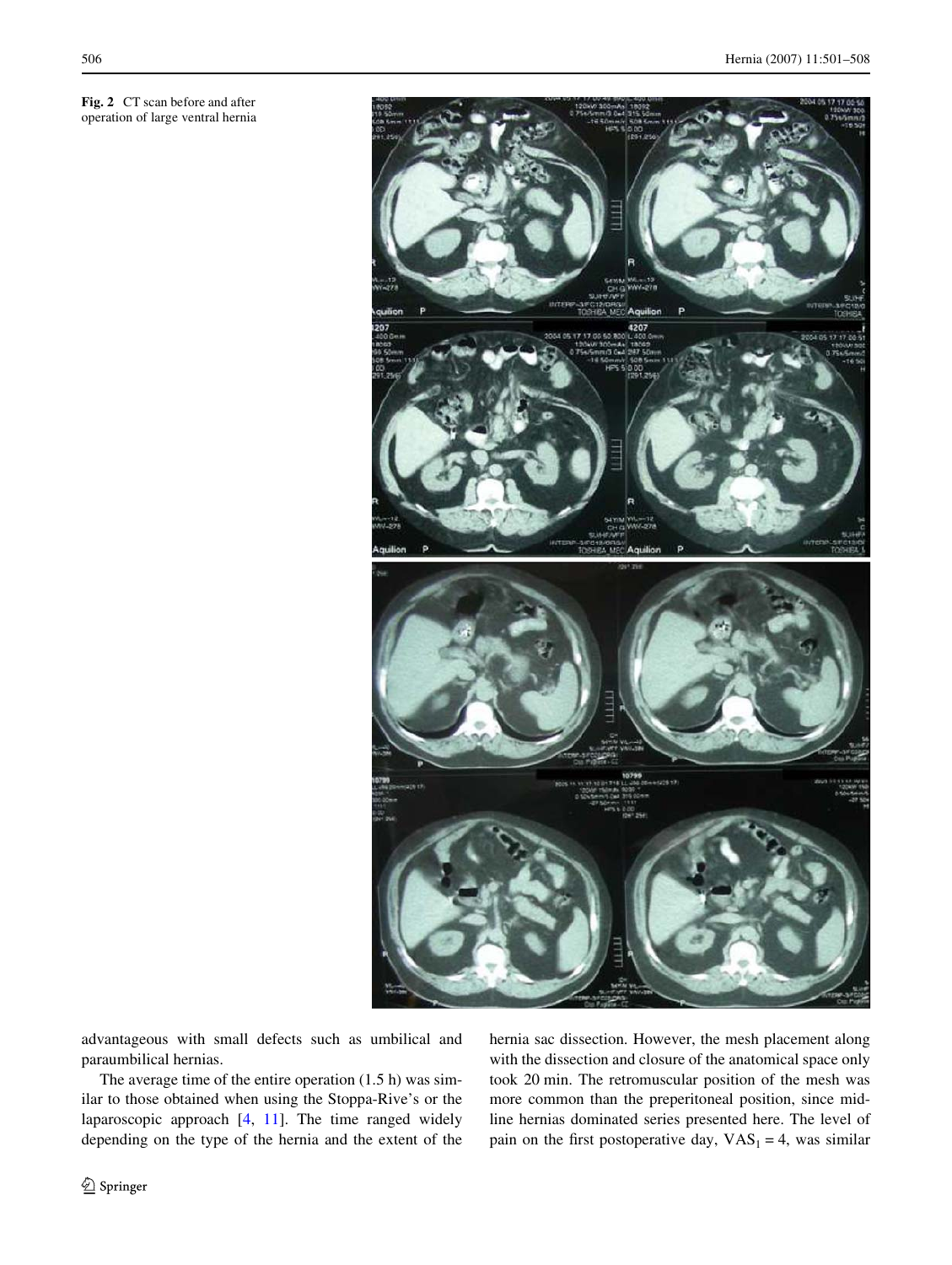to that reported after open and laparoscopic approaches [\[11](#page-7-6)]. When the soft polypropylene mesh is sutured in the Stoppa-Rive's technique, malformation of the mesh tension can lead to dead space formation and subsequent chronic fluid collection, hematomas, or infections. Therefore, the theoretical risk of such complications should be lower in the sutureless technique since flat-shape-memory mesh lies flat without tension caused by fixation to the surrounding tissue. However, our rate of early complications such as wound infections, seromas, or hematomas requiring intervention was 13%, comparable to that of other approaches in the literature  $[2, 4, 11]$  $[2, 4, 11]$  $[2, 4, 11]$  $[2, 4, 11]$  $[2, 4, 11]$  $[2, 4, 11]$ .

Complications related to anchor suturing are described as the main disadvantages of the Stoppa-Rive's technique [\[4](#page-7-0), [5](#page-7-1), [12\]](#page-7-7). The high level of postoperative pain at the wound and also at the edges of the prosthesis due to tissue damage and tension prolongs patient recovery [[5\]](#page-7-1). In contrast, the sutureless procedure is without such tension, thus pain results only from the tissue incision. At 2 weeks, the average pain level in our series was 2 (range 0–7) in VAS scale. Long-term discomfort in the region of the scar was reported in 20-28% of patients after mesh implantation [[5](#page-7-1), [12\]](#page-7-7). Interestingly, a similar rate and level of pain was observed in the scars after traditional suture as in the mesh procedure indicating that the pain may not be related to the type of repair [\[2](#page-6-2)]. Our results were similar: the rate of long-term pain decreased from 25% after 6 months to 14% after 2 years, however the pain was only mild discomfort, which did not limit the patients' daily activities. Differences between the mild discomfort rate reported by the Russian and the other centers may be attributed to the differing attitudes of the interviewing doctor and patients to differing perceptions of pain. They reported discomfort at any level, numbness, or even slight strange sensations at the operation site compared to the other parts of the abdomen. We did not find any difference in surgical technique or patient characteristics that could explain the differences.

According to the literature, as much as 27% of patients might complain about long-term pain at the Spigelian line, which may be the result of sutures used to anchor the mesh, creating tension  $[5, 12]$  $[5, 12]$  $[5, 12]$  $[5, 12]$ . In some cases, sutures may trap the nerves making scar revision indispensable for relief [\[6](#page-7-8)]. Interestingly, even though we did not observe such neuralgia nor did we use sutures to fix the mesh in our series, some patients (6%) still described mild discomfort at the edges of the mesh. This pain resolved without treatment and was probably related to chronic interaction between the edges of the polypropylene mesh and the tissue at that line. None of the patients complained about extensive rigidity of the scar or anything that limited their physical performance such as bending or tying shoe laces.

Our recurrence rate was 3% and comparable to the results of studies with similar 2-year follow-ups [\[4](#page-7-0), [11](#page-7-6), [12](#page-7-7)].

Telephone interviews are a less sensitive tool for the diagnosis of recurrence than physical examination, and this could have resulted in an underestimation of the recurrence rate in the presented series. As was the case in our series, recurrence usually develops in lower resistance areas of the abdominal wall around the mesh. Since polypropylene shrinks, extensive dissection beyond the edges of the defect should be performed to create sufficient space for a mesh much larger then the defect, thus covering the area of potential herniation. Mesh suturing holds the mesh flat during scar tissue ingrowth but does not protect from mesh shrinkage or the development of a hernia next to the prosthesis [\[4](#page-7-0)]. Therefore, mesh suturing is not essential for recurrence prevention as long as the mesh is flatly incorporated into the tissue.

We consider the sutureless approach extremely useful for surgeons who use the Stoppa-Rive's operation. Since the technique is very effective when closure of the peritoneum, posterior, and anterior fascia is feasible without excessive tension on the suture line, this approach is especially attractive for small-defect repairs, offering limited dissection and suturing. There is no doubt that mesh implantation is superior to suture repair in such cases [[2,](#page-6-2) [3](#page-6-1)]. Sutureless umbilical hernia repair can be considered as a minimally invasive procedure since the area of dissection is limited, and placement of the mesh is quick and easy without the need for suture anchoring.

Overall, our results were comparable with those presented in the literature after the Stoppa-Rive's operation. The sutureless approach has the potential to be a convenient modification, simplifying the procedure without compromising the outcome. A randomized, prospective trial can more objectively answer the question of whether we still need to suture the mesh in ventral hernioplasty.

## **Conclusions**

Preliminary results suggest that the sutureless sublay ventral hernioplasty is a safe and effective procedure especially in small and medium defects. It simplifies the Stoppa-Rive's operation without compromising outcome.

# **References**

- <span id="page-6-0"></span>1. Millican KW (2003) Incisional hernia repair. Surg Clin N Am 83:1223–1234
- <span id="page-6-2"></span>2. Burger JW, Luijendijk RW, Hop WC, Halm JA, Verdaasdonk EG, Jeekel J (2004) Long-term follow-up of a randomized controlled trial of suture versus mesh repair of incisional hernia. Ann Surg 240(4):578–585
- <span id="page-6-1"></span>3. Arroyo A, Garcia P, Perez F, Andreu J, Candela F, Calpena R (2001) Randomized clinical trial comparing suture and mesh repair of umbilical hernia in adults. Br J Surg 88:1321–1323